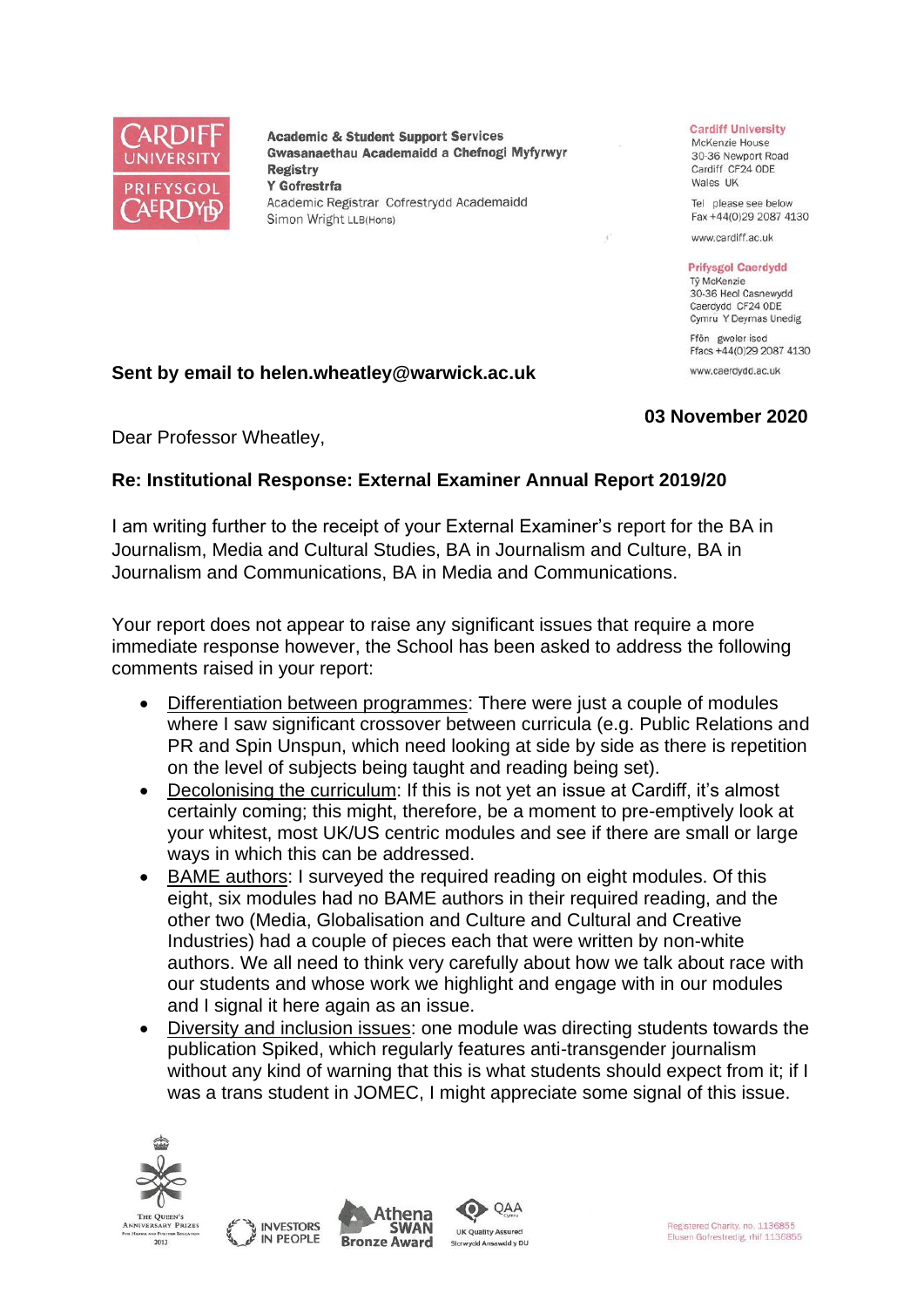- Adaptation of assessment criteria for non-traditional forms of assessment: Assessment criteria: the current assessment criteria, developed for standard essays, simply does not work for all of your brilliant, varied modes of assessment. It is not flexible enough to make sense for students producing a set of blogs, or short analyses, or portfolios, or presentations, or policy briefs.
- School-wide discussion of expectations on student feedback, structure and minimum requirements, and quality control of this.
- Moderation: How moderation/external examining will take place in relation to all forms of assessment.

I am confident that the Programme Team will endeavour to address the issues identified in your report and your comments will help inform their Annual Review and [Enhancement](https://www.cardiff.ac.uk/public-information/quality-and-standards/monitoring-and-review/annual-review-and-enhancement) process.

# Degree Outcomes

Whilst you have not raised this as a concern in your report from a subject specific point of view, the Chair of the Academic Standards and Quality Committee has asked the School to review their degree outcomes profile as there has been a significant rise in first class honours degrees during 2019/20 compared with other years.

The School will be required to look at this in detail to try and understand any underlying factors that may have contributed to this both positive and negative. I am sure you will agree that it is important we ensure that academic standards are appropriately set and maintained with reference to external expectations in line with our responsibility to publish a Degree Outcomes Statement as specified by the UK Standing Committee for Quality Assessment (UKSCQA) Statement of Intent to protect the value of UK degrees.

The University is pleased to note your positive comments, including:

- 1. Your positive comments regarding the programme structure, academic standards, and assessment process.
- 2. JOMEC's real strength lies in how you are preparing students for work in the creative and cultural sector, both critically and practically (including the outstanding module Employability which I looked at for the second time this year). I saw sector-leading work in this area.
- 3. I have been really impressed by the range of topics that students cover on their modules, and the fact that they are clearly invited to apply their learning to their own passions and interests.
- 4. I can confirm that the actions taken as a result of the variation of assessments in relation to industrial action and Covid-19 have been appropriate to protect the academic standards of the programme and have allowed students to achieve their programme level learning outcomes.
- 5. The application of the Safety Net Policy to ensure that students' award classification reflects their academic attainment on the degree programme, and that the degree classification is not affected by any potential dip in their academic performance in assessments undertaken during a period of disruption seemed to be applied fairly and appropriately.